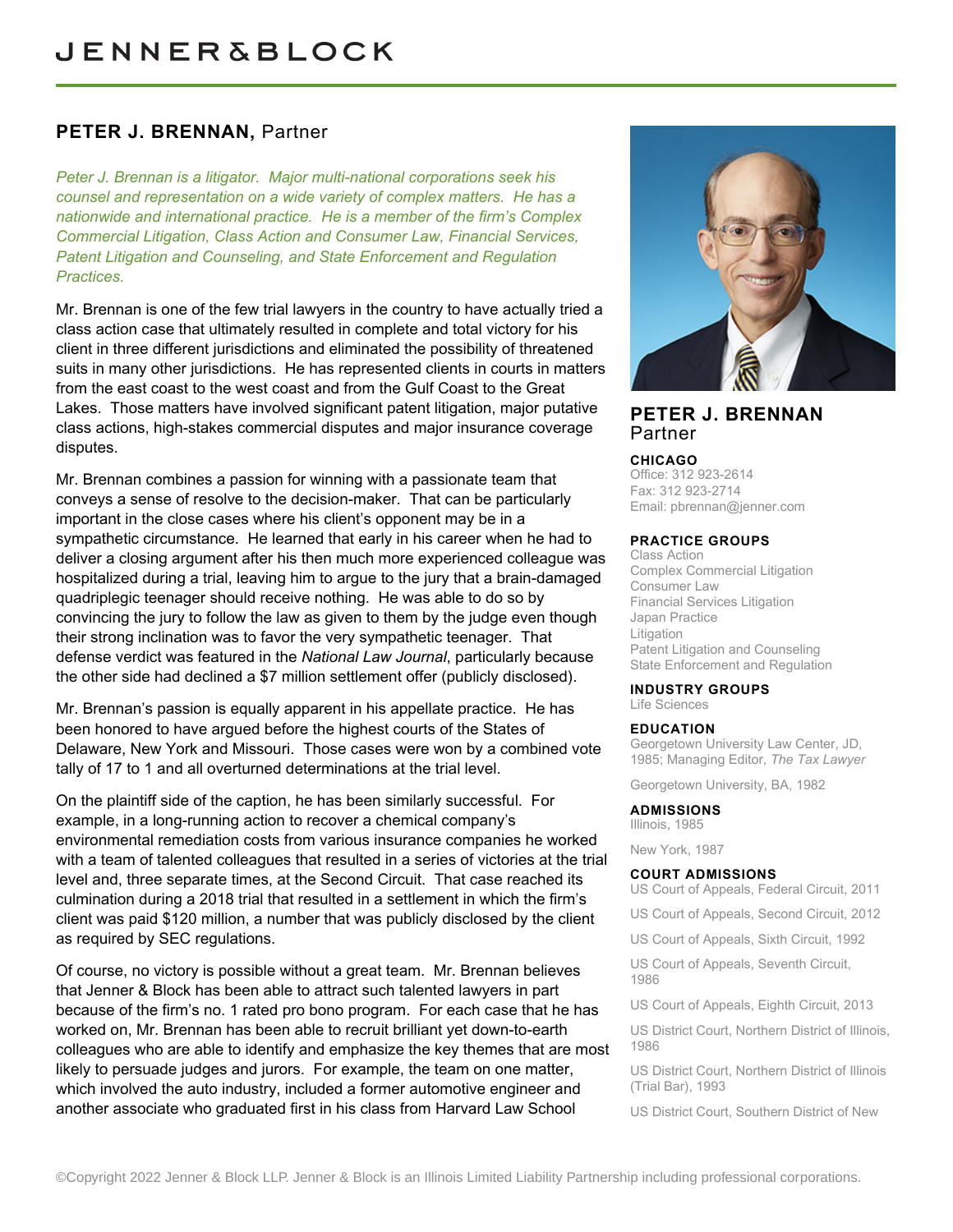where he served as president of the *Harvard Law Review* and subsequently clerked for Justice Kagan. On another high-stakes matter that involved patent claims and alleged theft of intellectual property, he included in the team a firstgeneration American who also served on the *Harvard Law Review*, clerked for Chief Judge Garland, and led an extraordinary effort to defeat an injunction application that would have effectively destroyed a \$20 million investment. On a series of class actions, he worked with an associate who served as editor-inchief of the *Columbia Law Review* and clerked for Justice Ginsburg. She wrote a series of briefs that led to complete victory for our client. All of those fine associates became partners in the firm.

The same theme holds true in the patent arena, where Mr. Brennan has worked with multiple attorneys who possess advanced engineering degrees, including up to the PhD level, yet are able to relate concepts effectively to the decisionmakers, many of whom, of course, do not share a technical background. That combination has led to great success. For example, for one client, he defended it in a double-digit number of consecutive patent litigation matters, all of which have concluded with the client paying the patent holder absolutely nothing.

Although some of his matters have involved very large teams of people, Mr. Brennan makes sure to staff matters with the right number of colleagues and, if that just requires him working directly with an associate, as has been the case on multiple occasions, that is the way it is done. Clients greatly appreciate that he makes sure that the client and the firm are completely aligned on the specific resources that will be brought to bear on a particular matter and, if some adjustment is needed, that will be discussed with the client before it is implemented. His in-house experience earlier in his career has made him particularly sensitive to the needs of clients including making sure that neither the in-house counsel nor their internal business clients are unnecessarily surprised.

Earlier in his career, he served as head of litigation at what was then Sears, Roebuck and Co., where he supervised antitrust, consumer class action, ERISA, insurance coverage, patent, securities and other commercial and product liability litigation throughout the country. During his tenure at Sears, he also took on additional assignments including supervising all the legal affairs for many of Sears' businesses and advising on product safety and employmentrelated issues.

As an assistant corporation counsel for the City of Chicago, he gained extensive trial experience defending the City on a broad array of matters covering commercial, constitutional, employment, civil rights, tax, tort and other disputes. For example, he defended the City during a 12-week trial against two of the most successful plaintiffs' lawyers of that era that resulted in a successful settlement that those lawyers, contrary to established practice, insisted on keeping confidential.

After completing his judicial clerkship, he began his legal career as an associate in the litigation department of a large New York law firm. During that time he worked on securities class action and commercial litigation at both the trial and appellate level. His experience included working on two of the largest securities fraud class actions of that era as well as litigation arising out of a failed private

York, 1990

US District Court, Eastern District of New York, 1990

US District Court, Eastern District of Michigan, 2008

#### **JUDICIAL CLERKSHIPS**

Staff Law Clerk, US Court of Appeals, Seventh Circuit, 1985 - 1987